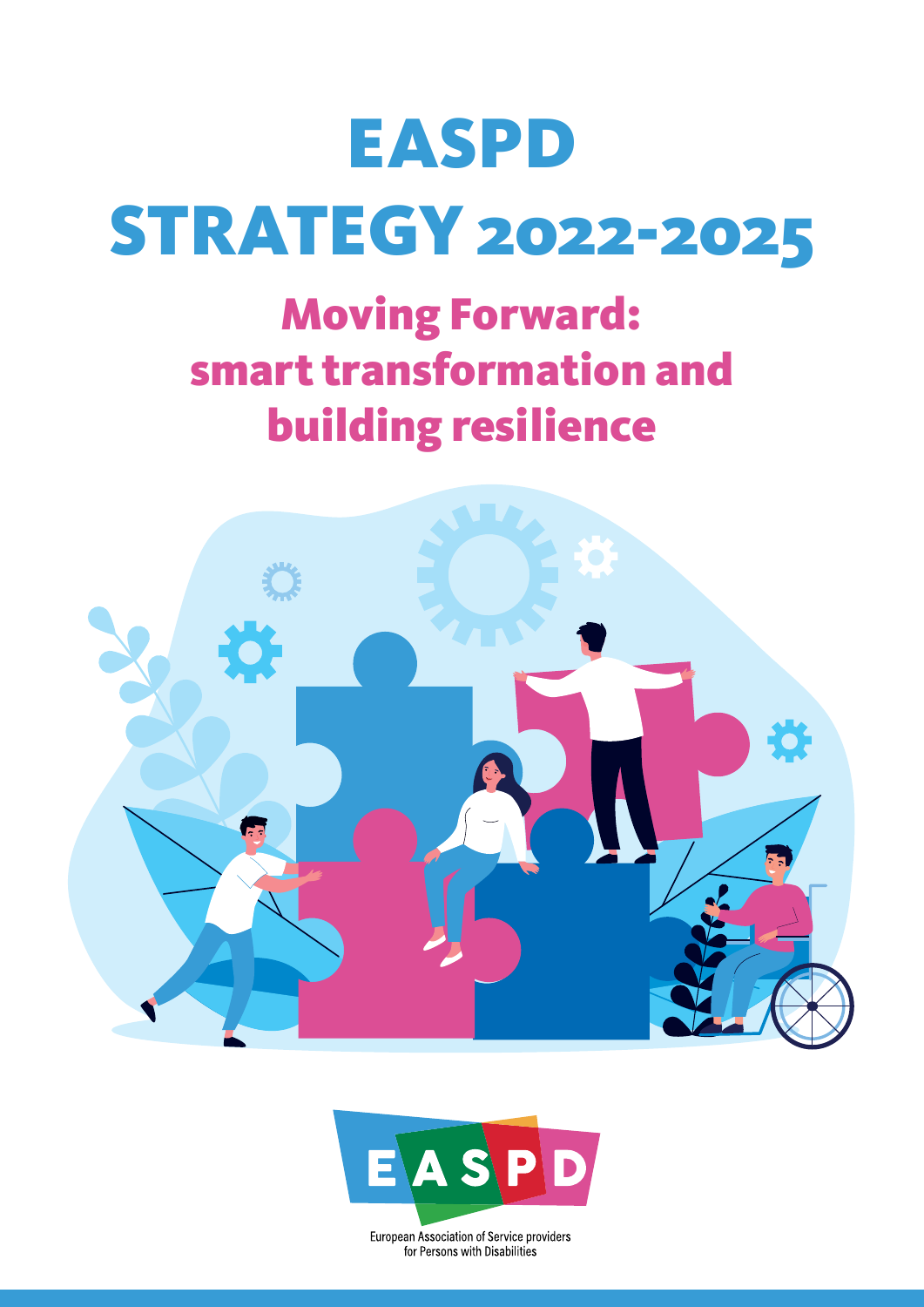## I. EASPD's Vision

At a time of radical **change** – digital, environmental, demographic and political – and as we learn to deal with the consequences of the COVID-19 pandemic, the UN Convention on the Rights of Persons with Disabilities (UN CRPD) is a stable compass for the development of a more inclusive world. Stable does not mean slowing down. In fact, it means **moving forward** as the UN CRPD continues to demand rapid developments in service provision towards better quality, more empowering and personcentred forms of support. A **smart transformation** of support services is needed now more than ever. It means training support workers to implement this in practice. It also requires ensuring that no person with a disability is left without the support they need, and that the diversity of support needs are taken into consideration.

The COVID-19 pandemic brought the biggest crisis Europe has experienced in decades. Around Europe, service providers, professionals and volunteers quickly adapted their services, innovated, and shifted online to continue to provide the care and support millions of persons with disabilities need to live active lives in the community and in employment. As the pandemic continues to impact society, support services continue to innovate and adapt their services to this new reality. This is not without cost and not without consequences, in large part due to structural weaknesses and underinvestment over the past decade. **Building the resilience** of support services is thus crucial to ensure our sector recovers from the pandemic and accelerates its smart transformation.



#### **As we rebuild, Europe also needs to learn the lessons from the pandemic.**

Firstly, that **support services and the Social Economy more broadly are essential** and that we can no longer accept being seen as of secondary importance. For those we support on a day to day basis, for those we employ, we need to stand-up for our recognition; starting from recognising how essential we are to the societies we live in. This is not to say that we cannot do better and improve the way we work. It is to say that we must be able to work in an eco-system which values us, which understands how important our work is and acts in accordance. This also means meeting the sector's significant funding gap in the years to come and not adding to it.

Another aspect is clear: we were not prepared for such a crisis. Moving forward, we need to **build our capacity to deal with such shocks**. We need **to build our resilience**. As service providers, we need to create the right strategies & protocols to ensure we respond better in the future. Policy-makers and public authorities also hold responsibility. Partnership is needed to find real solutions towards building a fully resilient support services sector; able to support the people who need such services even in the worst of times.

**Guaranteeing human rights** becomes even more important during a crisis. The pandemic – however brought back the old medical approach. Protecting people with disabilities by segregating them became more and more the norm. This was despite the fact that many moves towards protecting people often - in fact - placed them at higher risk as was the case in many large residential institutions. Moving on, providing persons with disabilities with real choice and control over their support needs to be at the heart of our sector's development and of what is considered to be a quality service. This is both for reasons of rights but also for reasons of public health. Providing support workers with the right skills and legal frameworks will be key to achieving this; as well as a recognition of the diversity of support people with disabilities may need and choose.

#### **Support services are nothing without support**

**professionals.** At the very heart of the pandemic, millions of support workers continued to dedicate their careers towards helping others, often putting their own health on the line. This social entrepreneurship and commitment need to be recognized with improved wages and working conditions, training opportunities and career paths. Creating a more attractive workplace for support workers will be a key priority in the years ahead.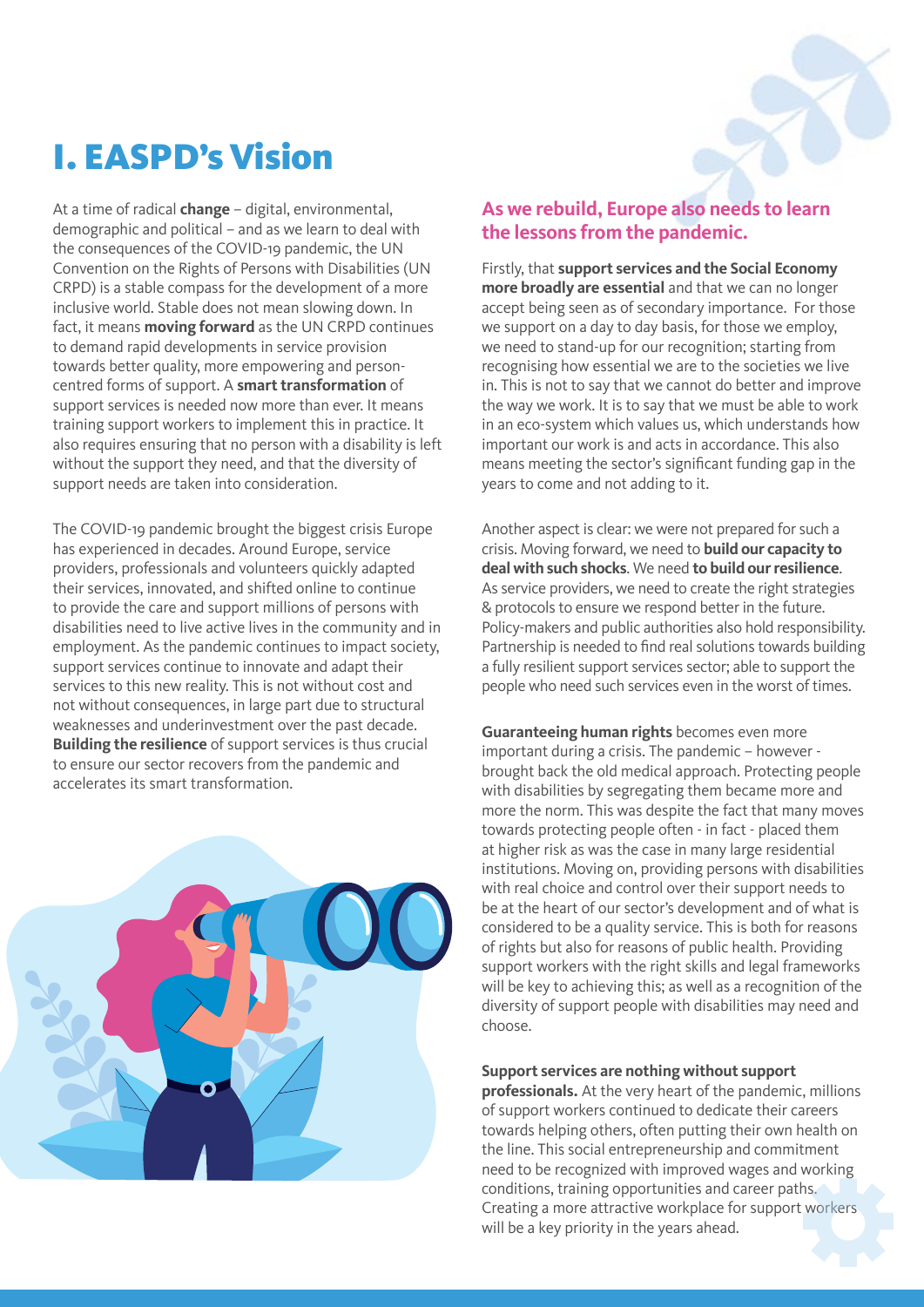#### **Moving forward is also about making the most of new and evolving trends.**

The digitalization of support services has accelerated tenfold. In the years to come, considerable attention and investment is needed to make the most of the incredible **potential of digitalisation** in enabling more inclusive and effective support. Tackling climate change is also a key issue. In the years ahead, support services will also have to think long and hard about how they can minimize their impact on the environment and what steps can be taken to **reduce their environmental footprint**.

Nonetheless, there is concern that policy-makers are prioritizing digital and climate investments ahead of social inclusion policies. It is therefore also important to ensure that these transitions are not done **at the expense of persons with disabilities** and the support systems that surround them. This is why the Sustainable Development Goals are so important.

Accessibility has long been crucial to more inclusive societies. As we continue to move in that direction, support services need to consider how they can contribute to increased accessibility. **Support services have significant experience and knowhow on accessibility and inclusion**. We need to make the most of that by reaching out to other and new stakeholders.

**Creating real co-production of services** continues to remain an important challenge. Increased effort is required to create the necessary conditions for the uptake of coproduction in practice.

**Supported decision-making is fast becoming a cornerstone** for many support providers, who want to move away from substituted decision-making. Supported decision making consists of several measures designed at setting the sufficient conditions for a person with disabilities to make informed decisions on all aspects of their own life. Comprehensive legal reforms, a well-trained workforce and more practical guidance are needed to speed up the adoption of Supported Decision-Making principles.

Support services have to be better at taking into account the **complex and often intersectional personal identities** of people using the services, as well as the people employed; be it linked to their gender, sexuality, race, ethnic or social origin, religion or belief, age and of course disability, as well as their socio-economic situation. This also includes finding solutions to the challenges brought by an ageing society.

The new European Strategy on the Rights of Persons with Disabilities 2021-2030 **provides strong building blocks** upon which to implement the UN CRPD across Europe, including in non-EU countries.

The **European Strategy will thus serve to operationalize much of EASPD's own ambitions** towards the implementation of the UN CRPD through high-quality support services in the years to come. The United Nations and the Council of Europe will also be key partners in the development of quality support services across Europe and the World. Ambitions which can be summarized by the following: **"Moving Forward: Smart Transformation and Building Resilience".**

### II. EASPD's Main Instruments to Implement the Vision

The following chapters outline the main instruments EASPD will use to implement this strategy.

#### ❱ CHAPTER 1

**Be an effective partner in policy development: key priorities**

- 1.1. Be a strong partner for authorities & clear voice for service providers by monitoring and influencing policy development at the European, including in non-EU countries, and international level & follow how these policies are implemented at national level:
	- 1.1.1. Partner with the European and International Institutions to ensure service providers are structurally involved, and their voice are heard. This is particularly the case regarding the implementation of the European Strategy on the Rights of Persons with Disabilities 2021-2030;
	- 1.1.2. Raise awareness at EU & International level on the contribution of service providers to the implementation of their policies & highlight the main challenges for service providers, especially in areas related to EU policies;
	- 1.1.3. Promote a stronger "Rights" angle in European policy making;
	- 1.1.4. Support EASPD members to have a stronger advocating role at national level, when requested by Members of that country. This includes network building and regional cooperation.
	- 1.1.5. Strengthen cooperation with key partners,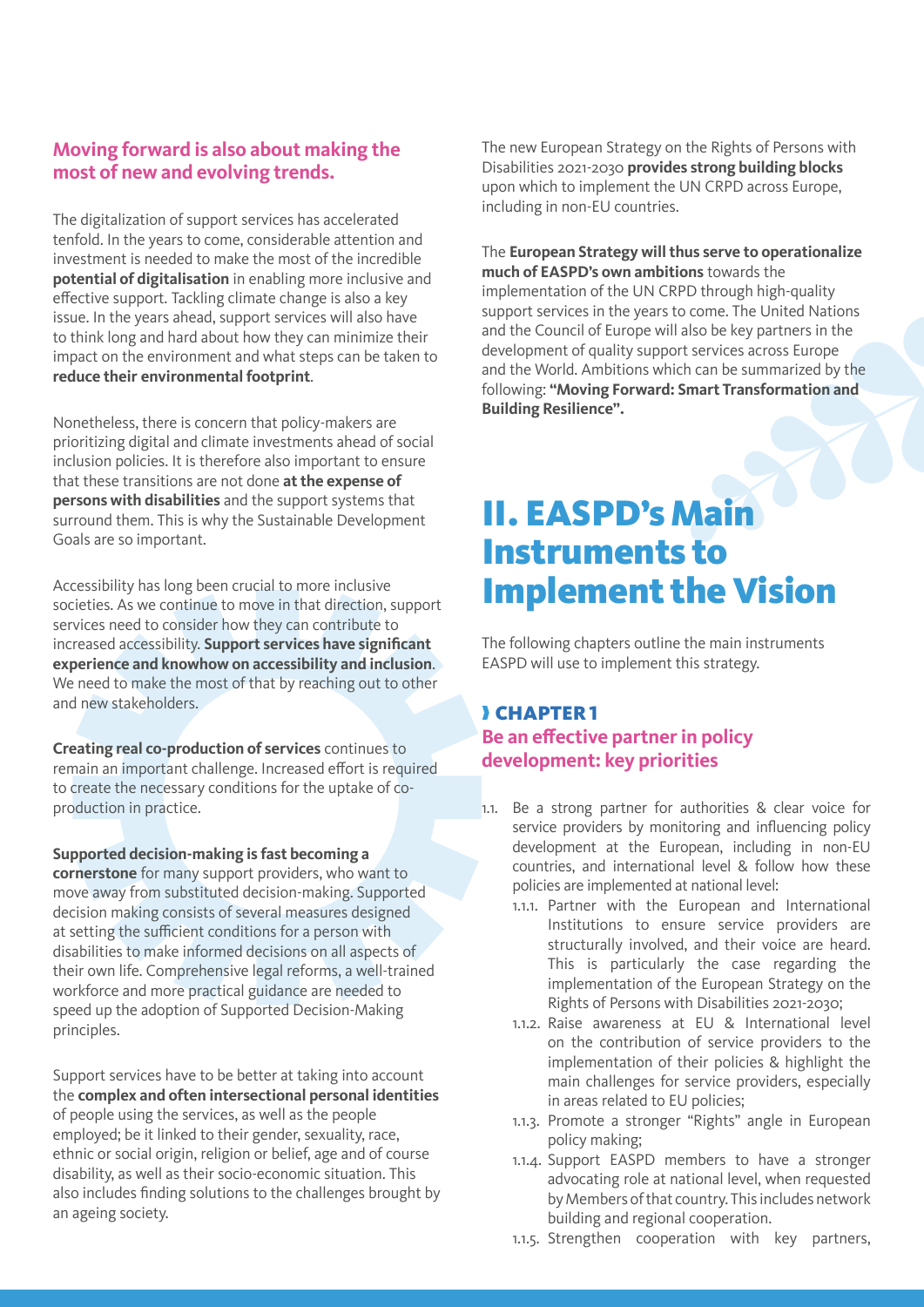including disability movement, social services and social partners.

- 1.2. Promote, support, improve and exchange promising legal frameworks across Europe. EASPD's Member Fora as well as the updating of the country factsheets will facilitate this work.
- 1.3. Lobby for and support the development of sustainable financial frameworks:
	- 1.3.1. Improve access to funding for service providers for persons with disabilities for projects in line with the UN Convention on the Rights of Persons with Disabilities; including through the development of European projects, capacity-building, simplified procedures and better cooperation with Managing Authorities;
	- 1.3.2. Facilitate the improved use of financial frameworks for service provision for persons with disabilities, including through public procurement, state aid, tax and other policy initiatives;
	- 1.3.3. Promote the development of user-centred funding models such as personal budgets;
	- 1.3.4. Work towards ensuring that the European Union's economic governance framework and fiscal rules help investment into service provision for persons with disabilities and the implementation of the UN CRPD, as well as create an environment for upwards social convergence in Europe.

#### ❱ CHAPTER 3

#### **Be the point of reference for learning and knowledge exchange: key priorities**

- 3.1. Create, collect and exchange knowledge and data within the wider disability sector, membership and the secretariat.
	- 3.1.1. Ensuring that information is easily accessible and searchable, adapted to different needs and uses, available in different languages and is written in plain language.
- 3.2. Identify and exchange promising practices, including those that can work at scale and can be applied universally. Making use of online resources and handson field visits to facilitate the adoption and testing of practices.
- 3.3. Improve transferability of knowledge and know-how both vertically (to different geographical, cultural and legal contexts) and horizontally (from EU or umbrella organizations to local levels), with the focus on actual practical transfer of practices.
- 3.4. Facilitate learning and capacity-building through e-learning and membership peer-collaboration.

#### ❱ CHAPTER 2

#### **Lead innovation, sustainable service provision & community building: key priorities**

- 2.1. Drive innovative approaches and provide practical tools for supporting service providers in designing and delivering person-centred services in line with the UN CRPD.
- 2.2. Support members in the adaptation of their services to societal changes including crisis preparedness, green and digital transitions.
- 2.3. Focus on community development by building up cooperation with a wide range of mainstream stakeholders: housing, employment, arts and culture, sport, local authorities, etc. Use these networks to expand knowledge and expertise.
- 2.4. Ensure that the de-centralization of services and development of community-based social services at a local level is in line with the objectives of the UN CRPD.